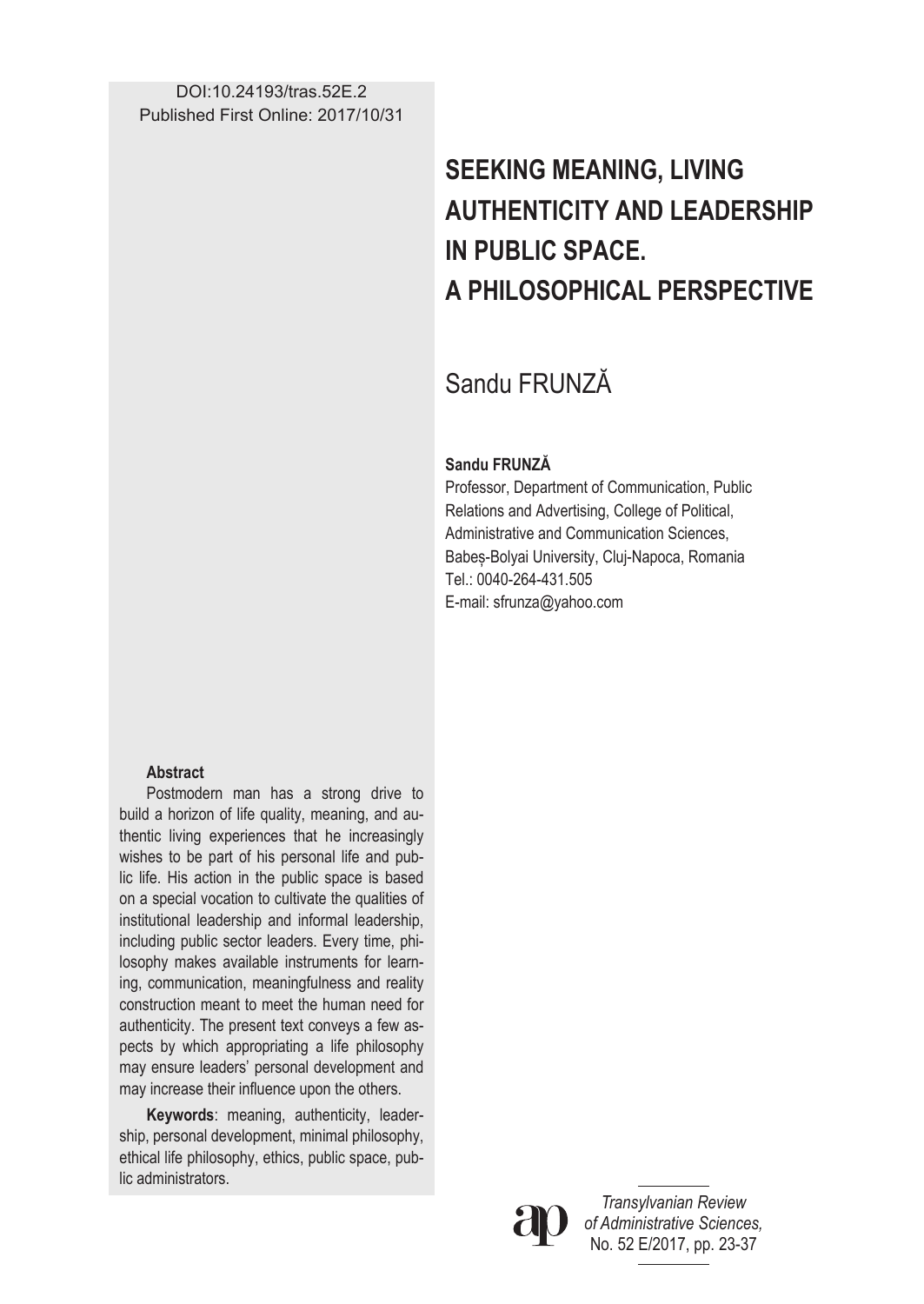### **1. Philosophy and its influence in shaping the public space**

To live in an authentic way supposes to cultivate a personal conscience and to participate in a public conscience based on examining the mechanisms that allow the most access to achieving what is good and preventing bad doings that might impact human beings. Consequently, human self rediscovery through applied philosophy is meant to reconnect one with one's internal life, with alterity, with the community and with what is generically termed environment. Such a process is important to any individual interested in developing leader qualities. It is all the more significant for the personal development of those who become leaders in the areas that involve public life administration and improvement.

Proposing a philosophical approach of public administration, Patrick J. Sheeran alludes to the fact that 'While deontologists are content with focusing on laws and rules as the principal guidance for public administrators on morality, even they recognize that laws and regulations are insufficient. Without conscience to apply those laws and rules to particular actions, public administrators are missing a critical element' (Sheeran, 1993, p. 82). The use of ethics as a philosophical analysis and guidance instrument in the public sphere aims to combine the general with the particular, to bring together the general framework of principles, laws and regulations with the ethical vocation of individuals, to harmonize the judicial system with that of moral norms assumed by each subject of public action. Situating the human subject under an individually assumed ethics leads to a better operation of laws and regulations that should ensure a better public space.

It is one of the reasons for which Patrick J. Sheeran proposes a complex way to elicit the importance of philosophy in shaping activities in the public administration and especially of leaders operating in this sector. Starting from the premise that ethics is a philosophical subject, he carries out a philosophical investigation of ethics' importance in public administration. One of the major ideas in this context appears in the comments on Katherine G. Denhardt's statements according to which public administration should enjoy '[the] advantage of the philosophical traditions that should be underpinnings of any study or the application of ethics. These philosophical traditions include both *ethics as a branch of philosophy* (which deals with how to identify, deliberate, and resolve ethical problems), and *political philosophy* (which has much to say to current public administration about the appropriate roles, behaviors, and values of administrators' (Sheeran, 1993, p. 7).

Of course, we should think ethics, political philosophy and public policies in view of a philosophy of communication in which the message and existential choices concur to a world image construed while significance is revealed (Vlăduțescu and Voinea, 2016, p. 134). This quest for meaning should be reflected both in the institutional educational system and in the self-development options that individuals make for themselves. Among the considerations on education as combining science with life experience we may mention what a specialist in social psychology and communication psychology says: 'A very narrow specialization, with tens of courses lack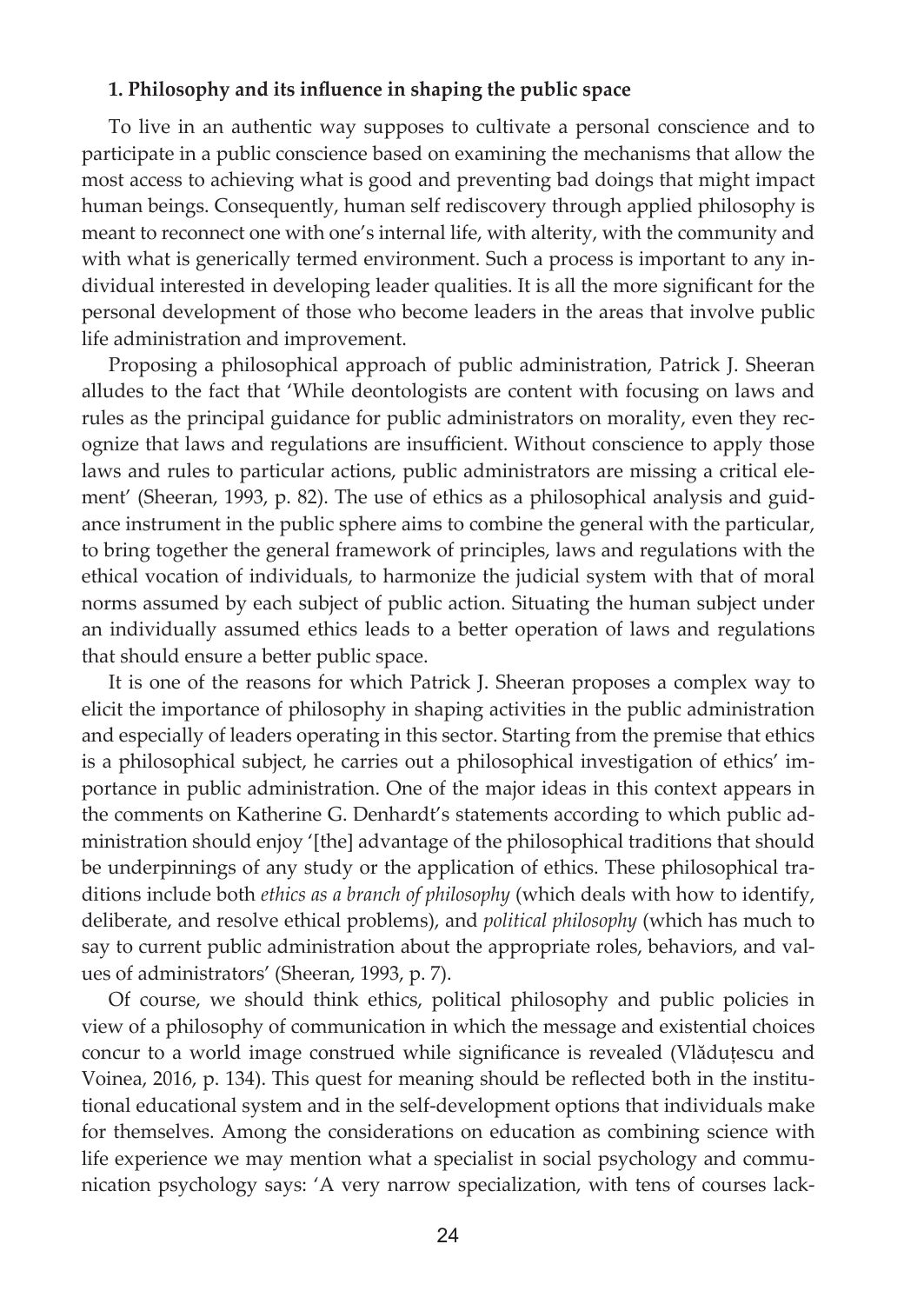ing any concern with the philosophical horizon, I don't think that can be helpful' (Chelcea, 2015, p. 11). The role that philosophy may play in the educational system is always a topic for open debate (Bobb and Grad, 2010, p. 99; Bazac, 2010, p. 35; Sandu, 2010, p. 55).

In a society in which philosophy is a marginal subject in the educational system and is deemed secondary in the social prestige, we note, however, that philosophy is invoked in the most unexpected contexts in professional situations and in the public discourse. We sometimes bring it into positive contexts when we talk about leadership philosophy, budget philosophy, workplace philosophy, etc., associating it to a kind of strategic thinking. Or, other times, we give it a negative connotation, like in the phrase: 'it's not a philosophy'. In both situations, we ignore the fact that philosophy is a cultural and academic subject, thus allowing an ambiguity in our understanding of the term of philosophy and most often than not distancing ourselves or being insufficiently aware of the range of issues it covers.

In a Romanian context, one of the thinkers, who is both a theorist and a practitioner and who shows the positive influence of philosophy in promoting values and in leadership, is Mircea Dumitru. Asked by Eugenia Zaițev: 'To what extent has philosophy helped and is helping you in the administration work?', Mircea Dumitru – in perfect harmony of his philosopher and educational manager positions – responded: 'When I or other colleagues of mine with a background in humanities and social studies work in the administration, our intellectual habits, readings, capacity to analyze concepts, to hold a dialogue, to support ideas in a constructive dialogue, all these are helping us ... I believe that one educated in humanities has an advantage in the administration, because one sees social and human problems from a different perspective. And this is precisely what the administration is about, first of all. One works with people who have to solve other people's problems' (Dumitru, 2016). Therefore, the capacity for analysis, critical thinking, dialogue promotion, tolerance building, adequate understanding of employees' personal, strictly human situations are issues that make the person with a background in philosophy a good leader of the organization and a good interface with various entities in public space. To these, one adds the orientation for values and for ethics' positioning at the baseline of an organization's action.

In this register of the leader quality development, it seems to me of special importance the fact that philosophy becomes an intrinsic value as a philosophy of life. In motivational terms, we may say, like one of the top masters of leadership, that 'The only way to conquer new territories or to step on unknown land is to overcome the limits of the immediate reality and see the whole picture' (Maxwell, 2005, p. 78). Considering the force that the individual gets from overall thinking combined with the focus on truly essential particular issues, it is important not to neglect the power of philosophy to set to motion the mechanisms of seduction understood as influencing power. The values by which the leader may exercise influence are ultimately based on life values and on ethics' vocation to change people and the world they turn noble (Frunză, 2017, pp. 3-16). Philosophy proves its usefulness as an ethical exercise both in the existential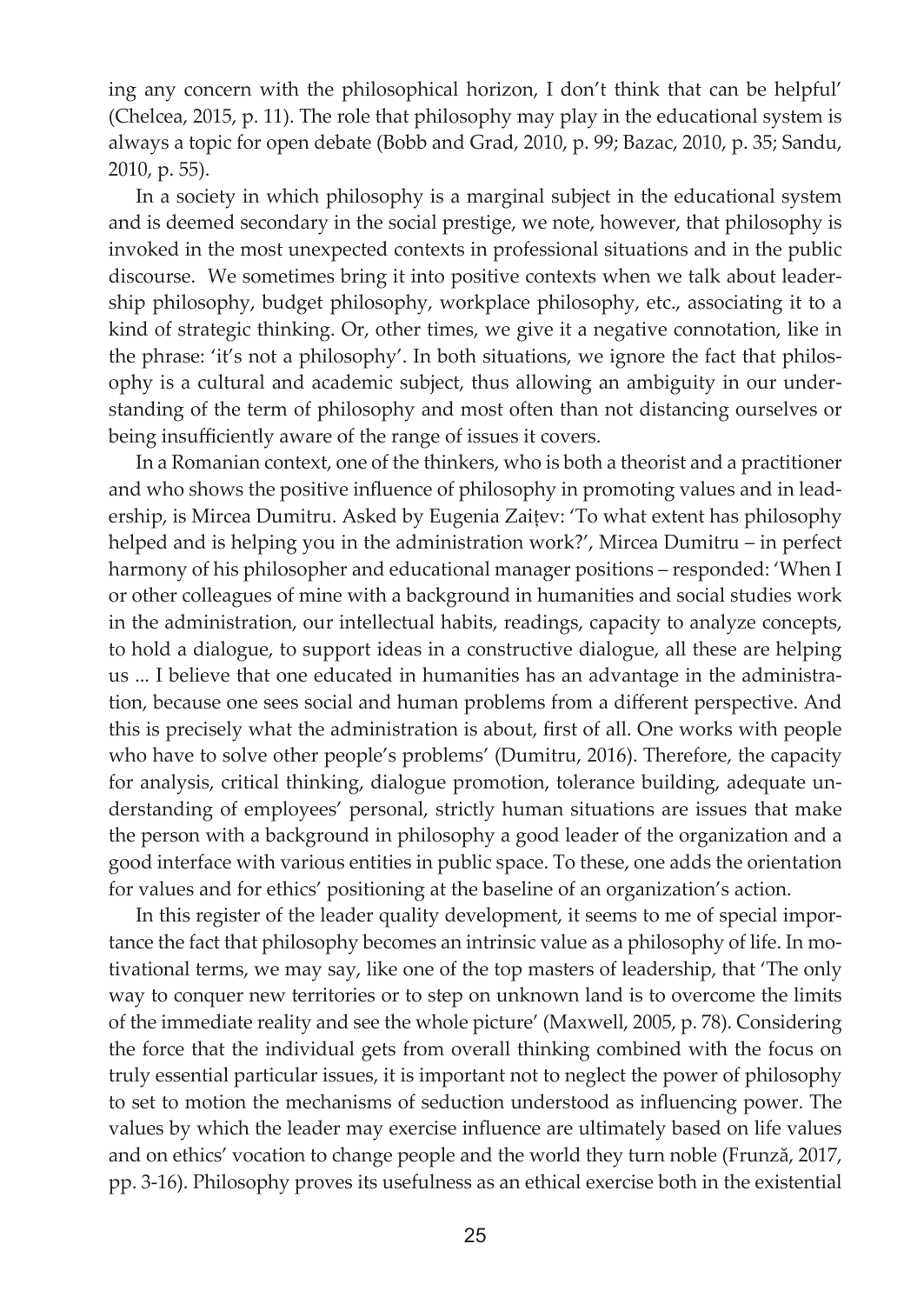as well as in the professional play. Additionally, there is the role of ethics as a philosophical subject in representing personal and social realities and in the public communication sphere (Frunză, Grad and Frunză, 2016, p. 143; Grad, 2015, p. 224).

## **2. Philosophy critique and its marginalization**

There are also critical attitudes toward philosophy and its usefulness. One of the reasons often cited against philosophy's part of public concern is the unjust idea that philosophy practices a strange form of elitism – isolates itself in an ivory tower of speculation and of the unreal and thus of the futile. Seemingly paradoxical is the fact that the philosophical reflection may be the object of critique also from within, from philosophical speculation, and from without, especially from the practice of goods' production. Despite formulating the imperative need for a philosophy applied to the individual, philosophy, in the sense we associate to the philosophical tradition, undergoes a marginalization process from the other applied subjects and from public action decisions.

Rejecting philosophy, especially in the economic milieu, is related more to the way in which relations are built between philosophy and the other subjects in the educational space and in the public sector. A suggestive exercise to understand the relation of philosophy and economy is provided by Geoffrey Brennan (professor of economics, professor of philosophy, professor of political science), and by Giuseppe Eusepi (professor of public finance) who, in the introduction to a book on ethics and economy tell us that for an appropriate understanding of the phenomenon we should imagine a young economist who wishes to take a job in an economic department with a good university in the USA. At the intermediary interview he is asked about his areas of interest and research. The two professors submit that if the young man lacks so much in inspiration as to mention his work in moral philosophy as a relevant field, and his drive to achieve, among others, interdisciplinary studies starting from the relation between philosophy and economy, then he certainly will not pass to the next selection stage. 'If you have such a philosophic interest, better to keep it entirely to yourself' (Brennan and Eusepi, 2009, p. xi), is the advice provided by the two thinkers. On the contrary, Geoffrey Brennan and Giuseppe Eusepi say, were a young man interested in economy to apply in the philosophy department, he would be welcomed with enough good will as a member of the department to promote there the interdisciplinary and crossboard research. Indeed, philosophy is used both to the opening to the other fields, and to the reticence, refusal, marginalization and even negation. This is part of a long history of the subject itself and of its relations with other subjects.

Actually, the critical spirit belongs to the philosophical exercise. Negative perspectives were enunciated in various cultural periods and even in the history of philosophy. For instance, in classical philosophy, we remember Socrates' critique of the Sophists by maieutic in the manner of a method for the existential construction of philosophy; while Diogenes deemed 'Plato's lessons as a waste of time' (Laertios, 1997, p. 405). In modern thought, philosopher Arthur Schopenhauer brings an extremely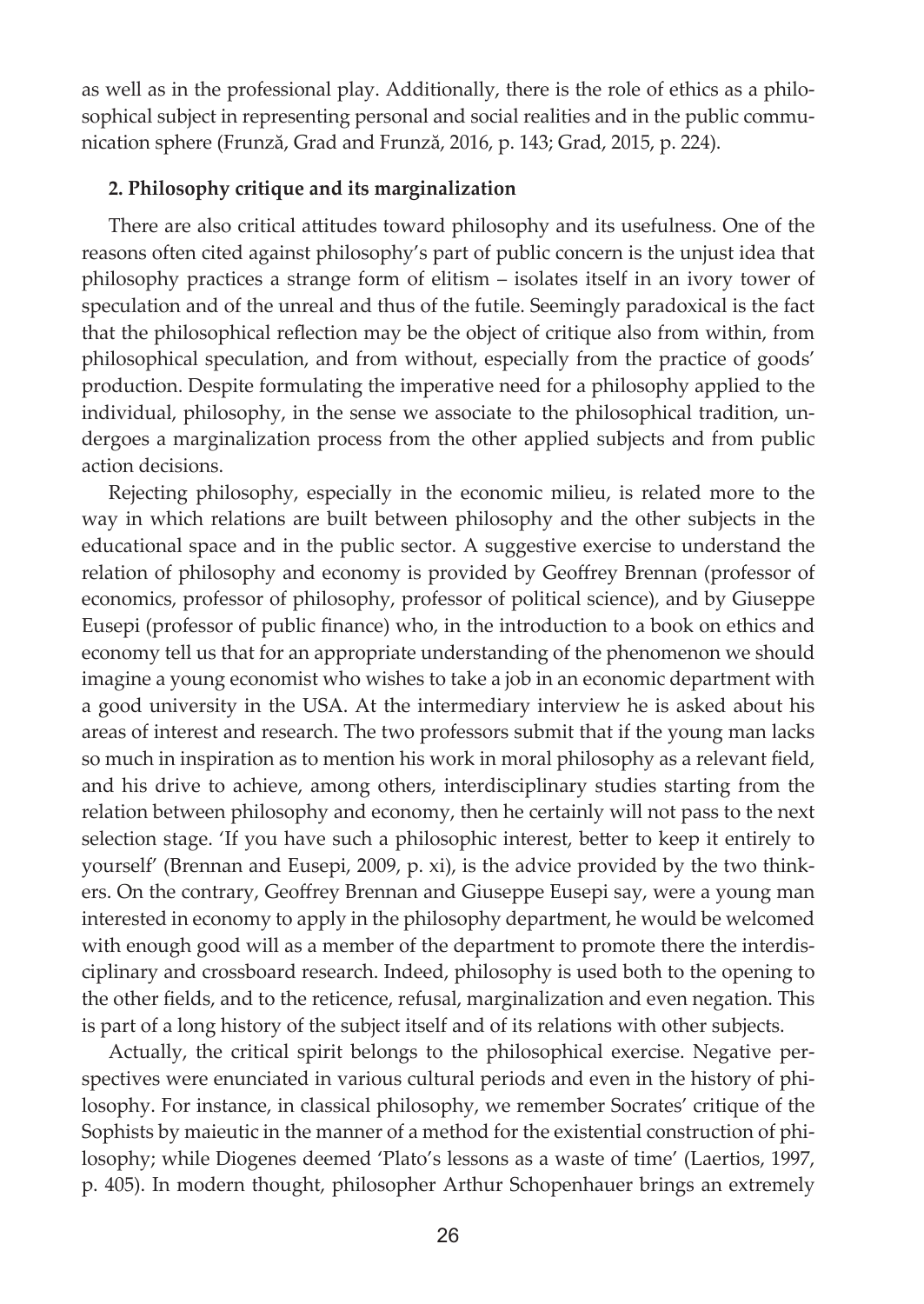passionate criticism to the teaching philosophers in his time when he says: 'while governments turn philosophy into the means for their political purposes, the wise think that being a philosophy professor is a job like any other, that feeds the one practicing it' (Schopenhauer, 2012, p. 19); Nietzsche also talks about 'Philosophizing with the hammer' (Nietzsche, 1993) in a critique taken to the edge of nihilism meant to revolutionize how one does philosophy. Such marginalization of philosophy is also done by religion (Frunză, Frunză and Herțeliu, 2009), ideology (Althuser, 2016) or even sciences developed on philosophy's grounds or split from it. No less important is the fact that in the Western culture we have 'the asymmetrical evolution of natural philosophy into natural science without the co-evolution of moral philosophy into moral science' (Pomeroy, 2005, p. 1). Subject to such assault, philosophy has at least two possibilities. Firstly, it needs to harmonize its relation to the other subjects and develop its applied side with life studies, social, political and economic life. The fact that moral philosophy does not grow into a science is beneficial to the development of applied ethics and especially of the deontology typical of the diverse branches of human activity, including an ethics that is characteristic to public administration. Secondly, philosophy needs to be a discreet presence in the private sphere, hoping for a deeper and lasting influence in community and professional action. Both sides are important in developing leader qualities in as much as the development of ethical features and cultivating existential values are concerned.

# **3. Philosophy's role in seeking authenticity and life meaning**

The man of postmodern society often feels alone and estranged sensing his life to partake in relativity, in the fragmentary, in missing the general outlook on existence and in forgetting the meaning of life. The quest for meaning supposes one's effort to regain oneself, to redo the relational dimension of the person, to reconnect with cosmos and with the potential imagined entities, to restore transcendence as a typical human dimension. Postmodern philosophy does not eliminate the concern for the fragmentary and for valorizing the subject in particular situations, including in the professional interests or in the ones connected to one's personal life. However, it does call on a series of strategies enabling the response to plural claims as well as to the need for integration into a general perspective on life. One of the significant philosophical experiences in view of a philosophy of communication is the one that frees philosophy from the pressure of thinking totality and perceives it as 'that renewed question being posed and yet escaping our understanding of the fact of life, death and memory' (Foucault, 1998, p. 58).

The need for meaning responds to the question: 'Why philosophize?' that we see even a philosopher of postmodernism, Jean-Francois Lyotard, asks. In one answer, the philosopher says: 'One needs to philosophize because one has lost unity' (Lyotard, 2013, p. 47). Such a statement renders philosophy always up-to-date. Seeking authenticity as a philosophical attitude may be described symbolically as a permanent quest, similar to the one so well described by Plato in the Banquet (Platon, 1992)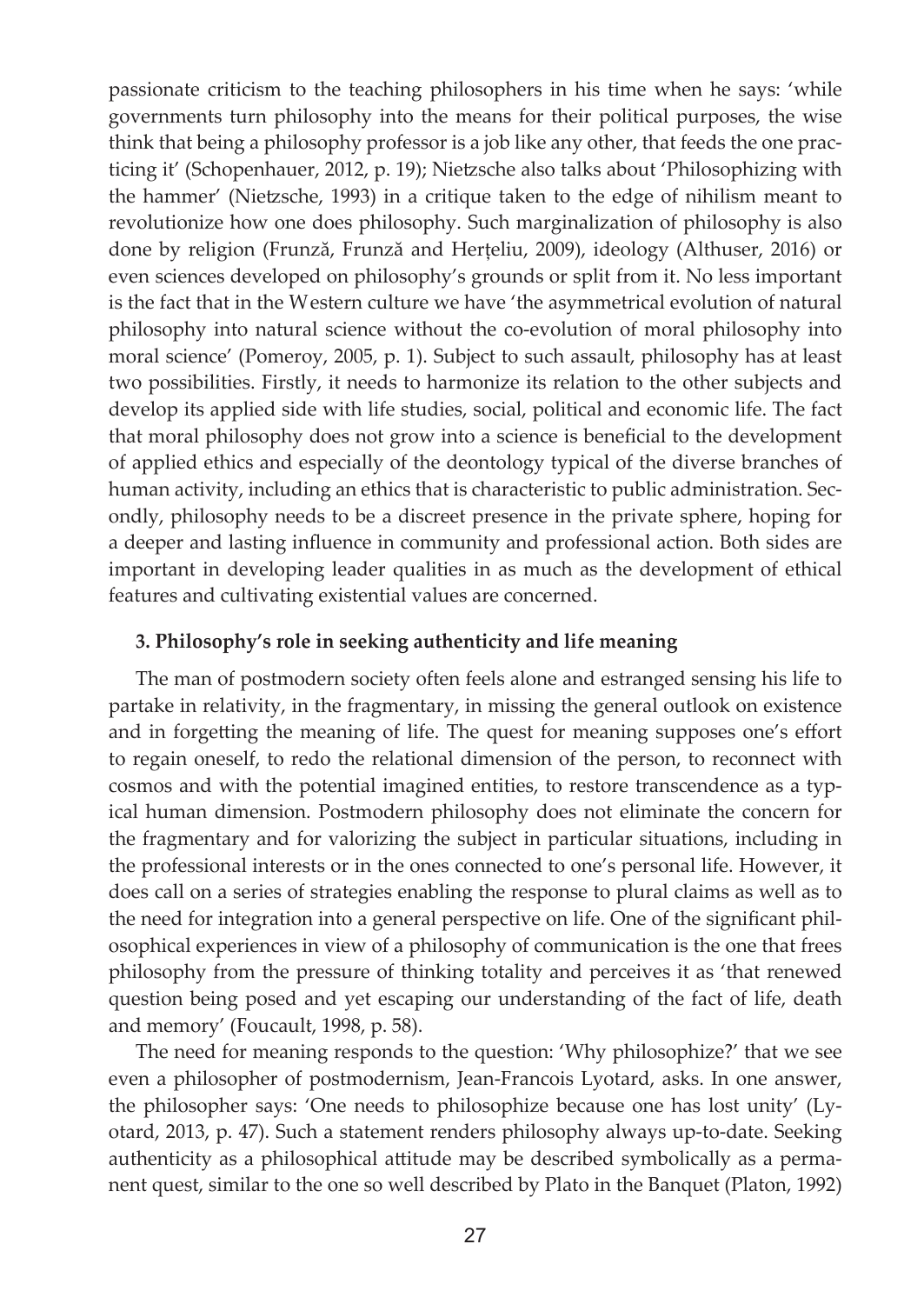when he speaks of desire and love. In terms of symbolical thinking, when people say today that they no longer need philosophy, in reality they state that they no longer need love. And this is not only about love of wisdom as derived from the etymological definition of philosophy. Philosophy rejection is related to the way in which man is understood without his love. In the footsteps of a postmodernity that adulates the fragmentary, one may get to a split of the individual from his own relational resources. One of the most important resources is desire. It acts as an energy mobilizing the relational structures of the human being with an opening towards the others and a shared participation in the reality of love. This is about a natural aspiration cultivated by philosophy as a way of building life under the sign of a permanent quest for its fundamental meanings.

When we are told that 'to philosophize means to succumb entirely to desire moves, to be engulfed by it and at the same time to try to understand it without abandoning it' (Lyotard, 2013, p. 45), it means precisely the deeply human need to overcome oneself. Human desire is what feeds this movement for the unity. It comes from the end of a quest in which there is always something left to fulfill, to integrate into a general thinking. As love is never perfect in the human world, perfection being reserved to the transcendence, unity restoration is under a quest which emotionally we identify with the world of desire. It is actually a permanent transcending to a love level that no longer pertains to feelings (Buber, 1992) but rather is of an existential nature. Therefore, 'Desire essential consists in this structure that combines presence and absence... the desire is merely this force holding together and yet separately, presence and absence' (Lyotard, 2013, p. 26). But the dialectic of presence and absence shifts from the level of pleasure experienced as a psychological state to the level of a general improvement of the personal life and of the others' life. With this, desire moves us in fact to love horizon and makes our life philosophy contribute to the harmony that philosophers describe as unity restoration. When assuming a life philosophy, the person developing leader qualities enters this dialectic that sets to motion the force bringing us together. We could bring up here the idea that 'Love would thus be the desire to restore the whole or, in a parallel formulation, the intention directed towards identity reconstruction' (Mureșan, 2000, p. 132). As in love's case, philosophy may be associated to a seduction act in which the whole is redone in the sense of rediscovering identity. Philosophy is thus attributed a magic dimension, through a reflexive interaction of eros and magic (Culianu, 1994). There are authors who submit that the seduction effect may be achieved sometimes precisely in the way argumentation is built and in the type of writing that is practiced, as in modern philosophy with Soren Kierkegaard (Holmer, 2012) or in contemporary philosophy with Jean Baudrillard (Grădinaru, 2003, pp. 119-156).

If we accept that there is a motivational force of wisdom that philosophical texts can provide, we may say that there is an intrinsic seduction in the philosophical text that the leader may use in the motivational development of those being shaped and mobilized. Accepting the positive force described as 'pleasure of the text', we have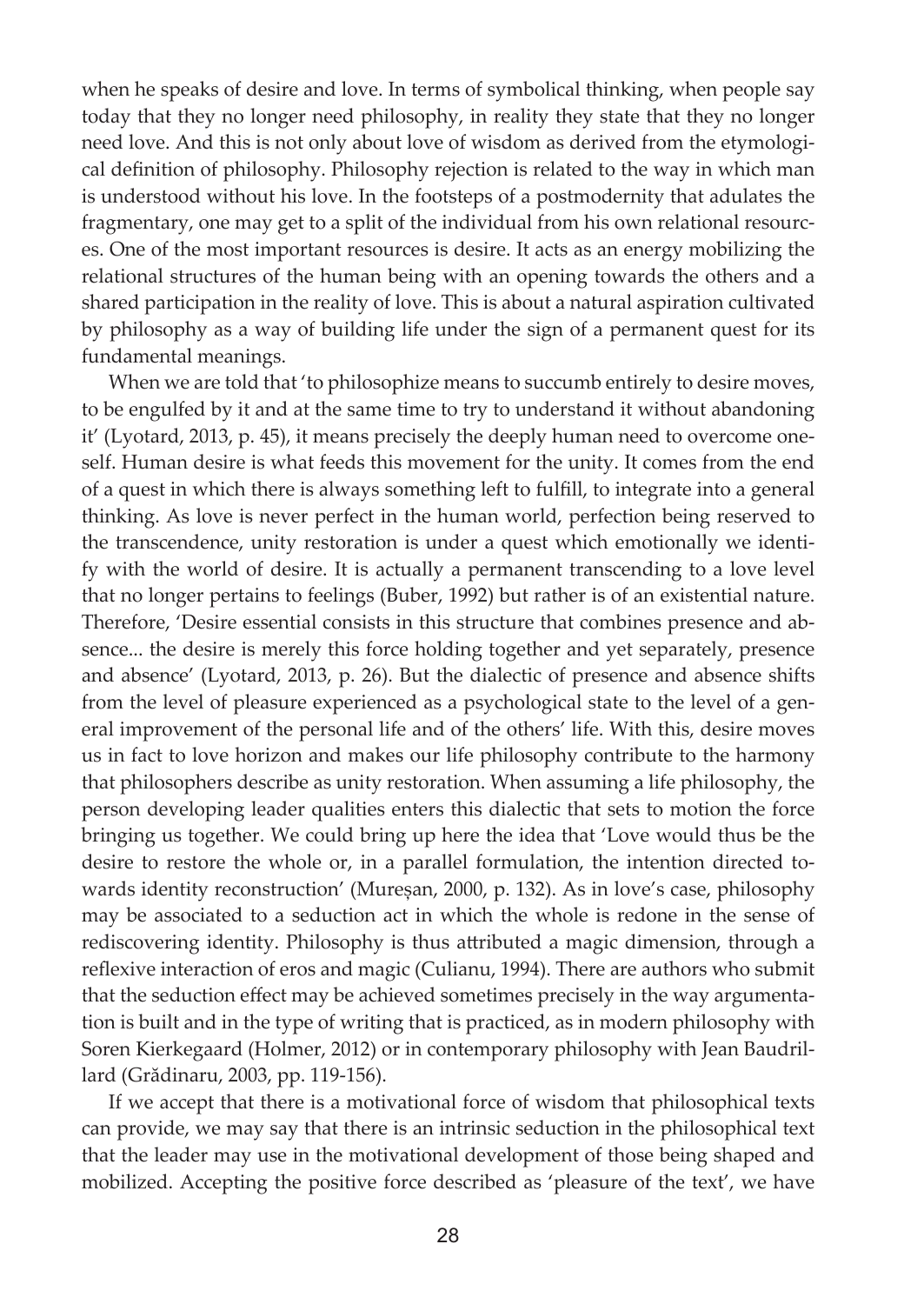to note that to Roland Barthes 'the pleasure of the text does not take into account the ideology' (Barthes, 1994, p. 50). Therefore, we cannot see his persuasive force as being indebted to a form of religiousness manifestation, although reasons may be found in this respect easily. But recent research shows that not only religion influences ethical choices in the economic and financial behavior (Benk, McGee and Yüzbaşi, 2015, p. 202), but also the lay perspective on the world and individuals' philosophy of life. In terms of the analyses we propose here, there is no conflict between religion and philosophy as regards shaping in personal development and leadership. To show that harmonizing religious and philosophical perspectives is habitual among postmodern thinkers, we turn to Gianni Vattimo's studies for proof. Speaking about Fredrich Nietzsche and Martin Heidegger, he states that their philosophical theses 'seem in harmony with a religious, typical Christian, substratum' (Vattimo, 2005, p. 21). At the same time, recent researches show the influence that transformational leadership may have upon employees in promoting 'trust and willingness to follow their leaders' philosophy, ideology, vision and guidance in the organization' (Gyensare *et al.*, 2016, p. 243). Especially when we speak of transformational leadership, all these elements, philosophy especially, of interest to us here, have a formative and motivational role. The philosophical background is important in the personal development and leadership trainings as 'leaders are neither born nor made; instead, leaders evolve from a structure of motivation, values, and goals' (Hințea, 2015, p. 107).

# **4. Philosophy as a resource for leaders to shape the world**

An applied perspective on meaning construction and action in the public space is provided by Patrick J. Sheeran who states that 'There is no doubt that reflection on the meaning of an action is an important factor in determining its morality. Rather than the public administrator attempting to understand all the laws, rules, regulations, court decisions and opinions, the teleological approach may be the one to apply in discretionary decision making. This may not always satisfy top management, but it is not without solid philosophical support and, indeed, practical merit. But regardless of whether public administrators follow a deontological or a teleological approach, thinking, reasoning and reflection must occur. Otherwise, there is no way to hold public administrators accountable for their actions' (Sheeran, 1993, p. 86). Beyond deontological or theological distinctions, this is about an ethics of responsibility in all the dimensions of public action. Giving meaning to human action triggers at least three levels of responsibility as described by Patrick J. Sheeran under the form of responsibility to oneself, responsibility to the others and responsibility to one's own profession and its positing adequately to generate public wellness.

This complexity and differentiation of responsibilities takes us to construct an image of the self and relatedly the idea of 'the multiple self as a condition for democratic pluralism' (Iftode, 2015, p. 12). Either we stick to a political theory based on human rights, or we call on transhumanist ideologies, that bring 'back into the attention of researchers and philosophers the issues related to ethics and morality and calls for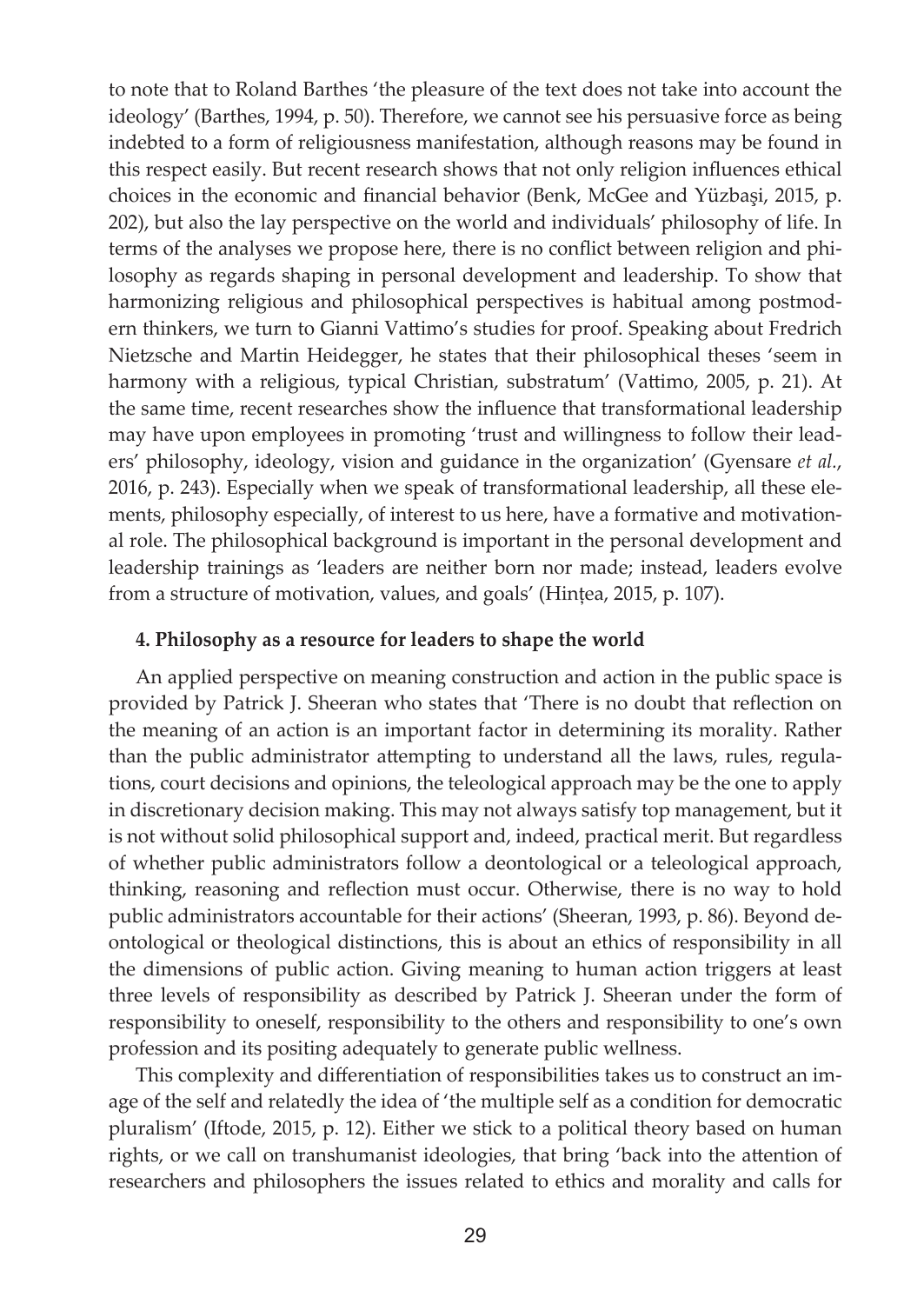debates regarding the human rights, the human condition and the evolution of the human being' is revelatory (Terec-Vlad, 2015, p. 37). In philosophical views, a similar fundamental right pertaining to the human condition is the 'right to authenticity'.

In such a horizon, more and more important is philosophy as a communication instrument and philosophy as an instrument of knowledge, reality and the postmodern world, communication is not simply a message transmittal, it supposes continuous participation in meaning formation. When the French philosopher places philosophy under the sign of language, therefore of the word (logos), he attributes philosophy the role of unity restoration in communication and by communication. He proposes, in fact, a philosophy of seduction in which 'word comes from afar and deeper than the speaker himself, it brings interlocutors into the same series of signs, it is already present in an unarticulated way, in what is yet untold' (Lyotard, 2013, p. 80).

There is always a meaning transcendence. This needs to be managed, as otherwise human thinking reaches a crisis state, and it may suffer various pathology forms. Jean-Luc Nancy states that 'In reality, it is the thinking that claims health or normality which does not cease to insinuate absence under its presences and enlarge the void at the core of its plenitudes. The meaning it invokes is always elsewhere' (Nancy, 1997, pp. 58-59). The leader that develops a thinking using philosophical resources has the capacity to meet the desire for meaning. He has the ability to lead the human subject from the world of meaning concealing to the one of meaning disclosure, from the hidden to the presence. This way, he may help the others and not only to amplify their empathy with the ultimate meanings of existence but also to understand the depth of one's life meaning. This special capacity of meaning and significance management is typical of persons continuously developing their leadership qualities. The leader is the one who makes the meaning be present here with us (not elsewhere) and can direct us so as to understand that life meaning operates only through us and together with us.

To stir such power, the leader should have a life philosophy capable to give the people around either the power to participate in it, or the force to aspire to their own life philosophy. When we insist on the need to have a life philosophy, we have in view philosophy in its most accessible version to those needing it. It is about a minimal philosophy starting from which any person, (whether alone or supported in a counseling process) may build a philosophy of life. It must be understood not only as an academic discourse made by persons hidden in their ivory tower, but also as applied philosophy, lowered to the expectations and understanding of consumption societies. Philosophy is required nowadays to join the market of practices and ideas and behave like a consumable, digestible product, as much in line with the healthy life style products as possible. It has to go back to philosophizing forms that involve wisdom, life rules, tender thinking and beauty of action. It is about a minimal form of philosophizing which, however, implies individual action and transformation. It has to be simple as if it were an intrinsic part of the personal life. Only in such a way, philosophy can do so that the subject of the experience of tasting the philosophical fruit should be part of the mechanism setting to motion its seductive power.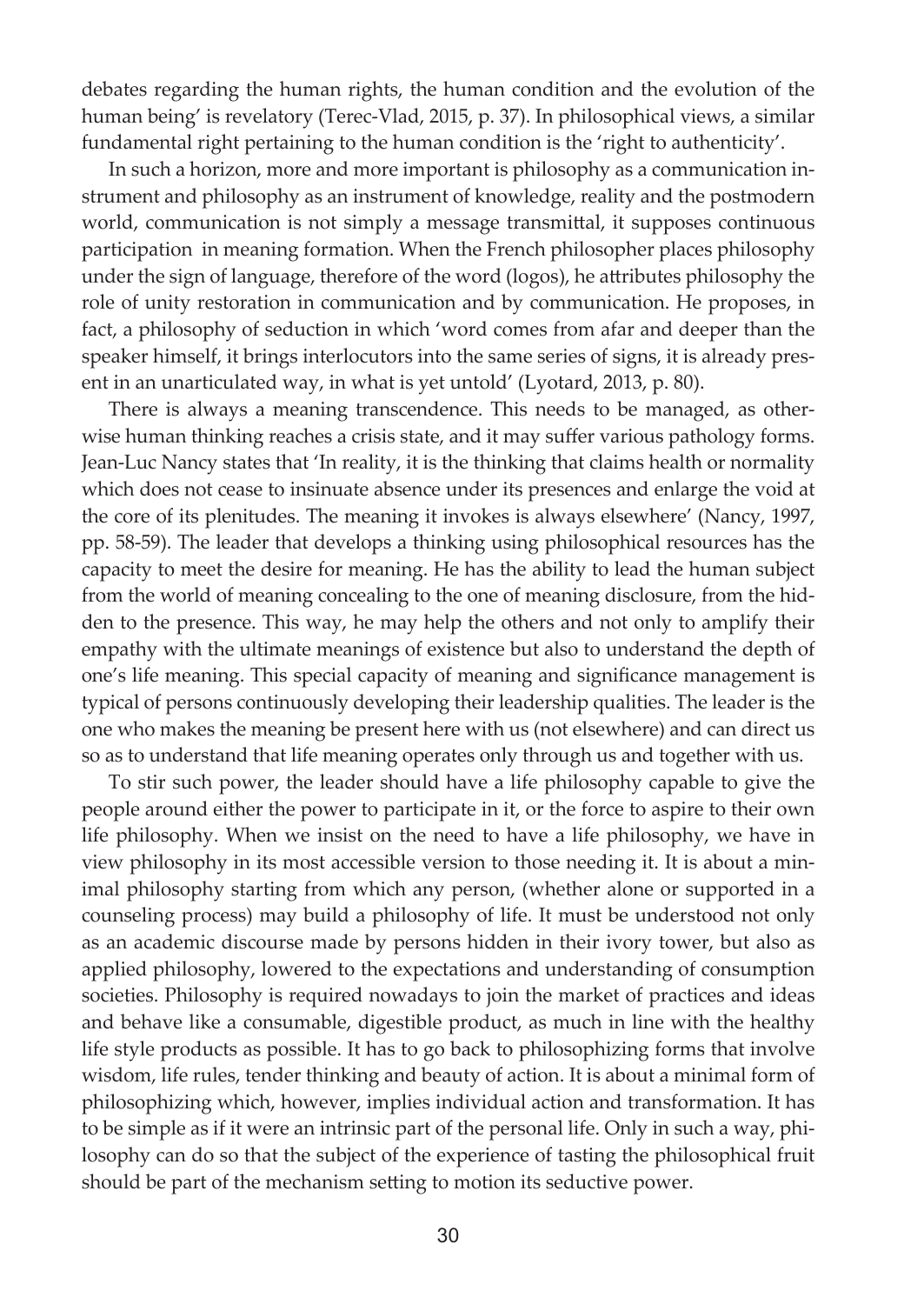When we talk about the seduction of philosophy and the philosophy of seduction, we mean a type of concerns that develop somewhere at the interference of understanding philosophy itself as a form of seduction, on the one hand, and on the other, understanding seduction as a form of knowing reality, of experiencing and communicating it in a register that involves reflection and ethical action. In colloquial situations, when we say 'philosophy, your name is seduction', we think first of all about positioning philosophy in the plane of a special type of persuasive initiative, which most often involves abstraction, logic, analysis and meaning formation.

## **5. The public manager and leadership**

When analyzing leadership from a philosophical perspective, we articulate the distinction between the manager and the leader, or the manager having leader qualities. Not all the persons having a managerial function are also leaders. Having in mind the economic organizations, John Mackey and Raj Sisodia propose a convincing distinction when they claim that 'The leaders are architects, they are builders, they shape the system, while the managers are those who answer for the good functioning of the system and, when necessary, they adopt correction measures. The leaders are able to understand not only the way in which a group of humans behave as a system, but also the way in which the system has to be changed to alter its behavior' (Mackey and Sisodia, 2016, pp. 266-267). Such a distinction can be held when we speak about managers in general. When we speak about public management, things are different; in this situation, the 'managers are in the generic role of leader' (Adair, 2005, p. 34).

We tend to attribute the quality of leadership to those managers who prove to be bearers of the marks of authenticity. It is therefore useful that the managers from the public sector immerse themselves in different forms of professional training in the field of leadership. They should always search for authenticity that not only increases their existential comfort, but also provides them with an even better positioning inside their profession. Among other things, three types of qualities of the managerial action are proving the authenticity we associate with leadership: those deriving from the philosophy of values, from the moral philosophy and from the philosophy of communication. They become more visible when we talk about public management, because 'public management is characterized by specific features regarding: the pro-vision of public goods, the lack of profit as the main indicator of success, specific ethic values, a restrictive legal framework, a specific organizational culture' (Hinţea, 2011, p. 179).

When we inquire about what philosophy can offer in such a context, we will remark that one of the most beneficial trends in personal development in the Romanian cultural space is the one connected with cultivating leadership qualities through values. Philosophy of values is the discursive basis for developing the value-based leadership, regardless if one departs from the Greek philosophy, from Roman classic philosophy, from modern philosophy (such as Nietzsche's), or from existential or postmodern philosophy (Hadot, 2015; Iftode, 2010; Ferry 2006). Each time, what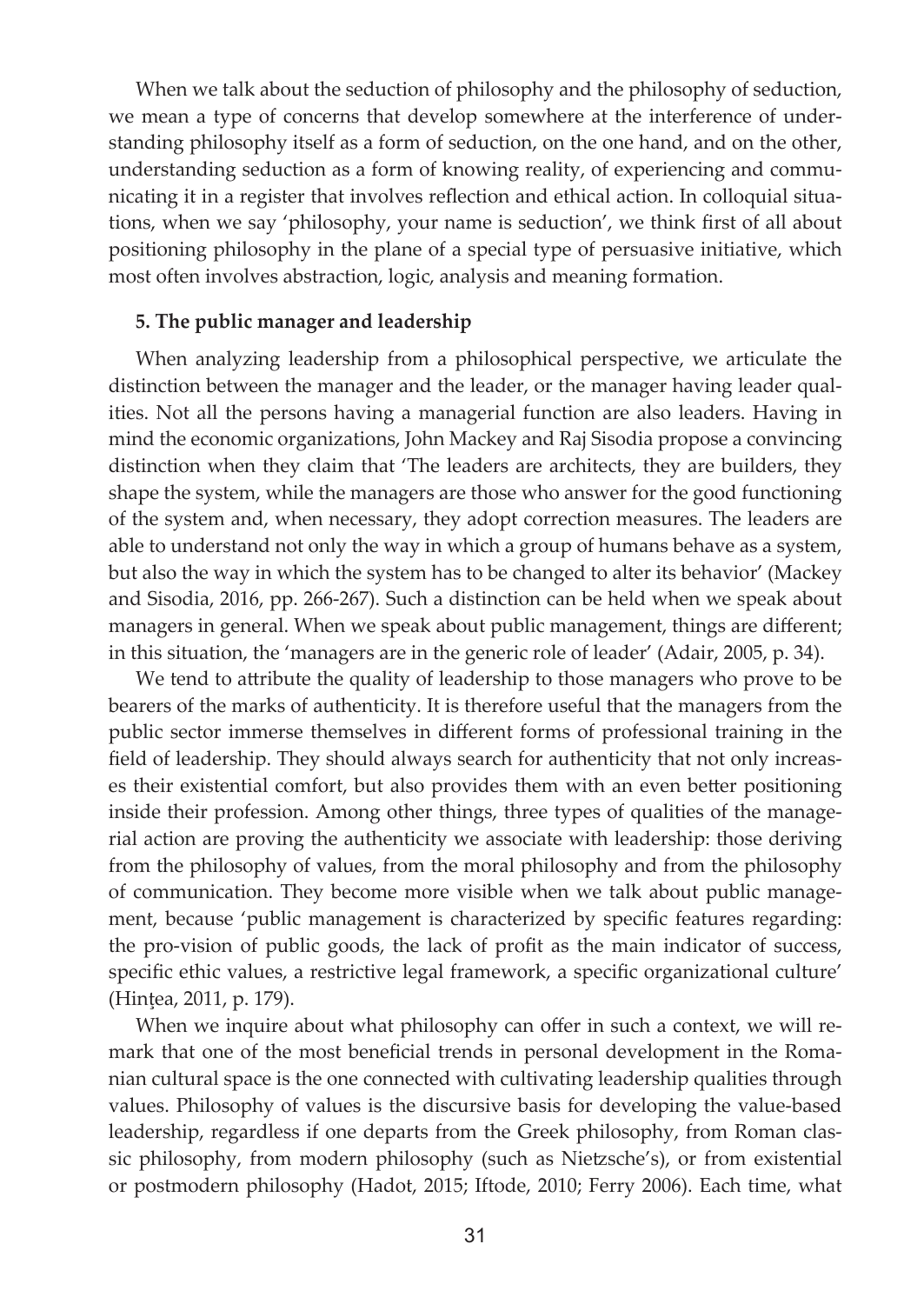gets envisaged is the power of transfiguration of values and the authenticity that value assumption may bring into the tormented life of the contemporary individuals. Therefore, we are naturally driven to the following conclusion taken from a relevant study concerning the Romanian research of leadership in the public sector: 'The most common theoretical frame used for this type of studies seems to be that of transformational leadership' (Țiclău and Hințea, 2016, p. 100). We believe this to be significant because, when we speak about developing value-based leadership, the transformational function of the axiological content is obvious.

From the perspective of moral philosophy, value assuming is closely connected with both the ethical conduct of the manager, and the management of ethics, an action through which ethics is made instrumental for creating an ethical climate with the purpose of increasing performance and productivity. Among the most visible ethical tools used by managers, one can mention the social responsibility. This is not only used merely as Corporate Social Responsibility, but also as an ethical action of organizations in view of improving the quality of the employees' lives, as well as of those various publics that the managers are interested into. We include here public management that by default is ethical and oriented towards the accomplishment of the public good. At the same time, we have to have in mind that, from the perspective of ethical leadership, 'the ultimate test of moral leadership is its capacity to transcend the claims of the multiplicity of everyday wants and needs and expectations, to respond to the higher levels of moral development, and to relate leadership behavior – its roles, choices, style, commitments – to a set of reasoned, relatively explicit, conscious values' (Burns, 2010, p. 46).

From the perspective of the philosophy of communication, one has to weight in the ways in which the public manager develops the ethical and efficient communication. By being situated inside the ideal of increasing the public good and outside of the profit narrative, the public manager is the promoter of some forms of authentic communication, that reach the roots of the synthesis between ethics and efficiency. Thus, the manager is the promoter of a form of communication that is at the same time ethical and efficient. Several of the conclusions of Gilles Lipovetsky are relevant for the profound changes that postmodernity brings to the relational reconstruction and the internal communication of the organizations: 'we need to change mentalities, to change the relation of the individual with the group, to form employees who display creativity, who can adapt and communicate. The organization hails the individual autonomy but also transforms it into a norm that needs to be fulfilled. From this new managerial exigency, the fashion of the methods named 'personal development' has emerged, whose objective is to profoundly engage, to favor the discussion of hierarchical arrangements, to stimulate dynamics, competition and solidarity spirit. The organization is no longer satisfied with controlling the working time of the individuals, it attempts to encourage their emotional investment, their adhesion, their self-exceeding' (Lipovetsky, 1996, pp. 309-310).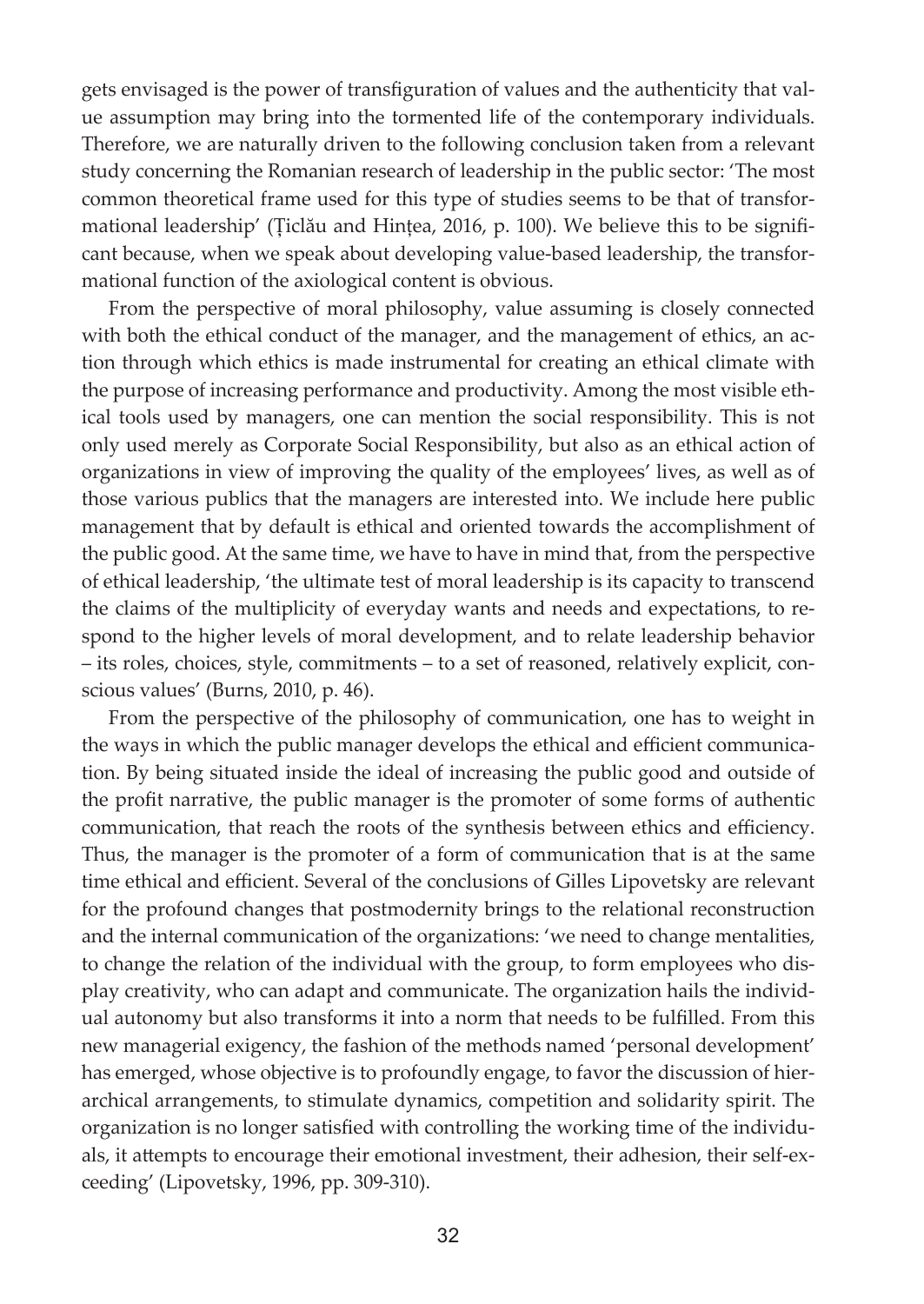This new communicational reality is specific to the economic organizations, but it manifests also in the relational reconstruction of individuals and in the organizational communication from the public sector. In their communicational actions, 'some public managers have extensive dealings with the outside world and others have very little outside contact' (Cohen, Eimicke and Heikkila, 2008, p. 290). Yet, nobody can overlook the necessity of active involvement in the internal communication and the reconstruction of ethical relations. All the elements discussed by Lipovetsky are convergent to a new vision of public institutions where: 'Leaders play a crucial role in increasing performance in the public sector' (Asencio, 2016, p. 16). What is different in economic organizations is especially the intensity with which one distributes the need for authenticity and the transformative dimension that ethics, values, and communication have when we pass from the economic towards the administrative public sector.

In order to understand the complex relation among philosophy and theory and practice of public administration, it is relevant to mention the reflections of Charles J. Fox concerning using philosophy in the ethics of public administration. He shows that 'Philosophy turning away from its role as arbiter of right reason and language usage police, we may be freed to *do* philosophy from within the flux and flow of our own fragmented problematic. Because of our natural gravity which puts administrators in contact with many realities, some joyful, some painful, and too many tragic, perhaps our problematic gives unique insight into the human condition as we enter the twentyfirst century. Our philosophizing may instruct Philosophy' (Fox, 2001, p. 125). The postmodern condition of philosophy compels it to be an active presence not only when formulating a general perspective, but also when we talk about providing answers to the practical problems from the contemporary reflection. Applied philosophy in particular will be influenced by what takes place into the particular fields on which it reflects or nourishes with contents of thinking and wisdom. Charles J. Fox claims that we must expect that transformative beneficial influences will come to philosophy from the theory and practice of public administration, and their impact will be mutual for both fields.

# **6. In lieu of conclusions: the dignity of philosophy and its usefulness**

In postmodern communication there are a series of metamorphoses. We note that in terms of communication, what happens to philosophy is something similar to what happens to seduction. Besides the traditional cliché of philosophy, a new one occurs. It might be associated to the idea of a philosophy and philosophical practice typical of late postmodernity – a period described by some thinkers as the end of postmodernity. In my studies on seduction (Frunză, 2014), I showed that postmodernity alters the register of seduction. It is extracted from the strictly negative register and revalorized in a manner that does not exclude using seduction for a neutral instrument of communication or even a positive one. When the register of seduction presence becomes rather positive, we talk about the existence of minimal seduction (Lipovetsky, 2000), integrated into a marketing of desire and love. In a similar mental structure, we also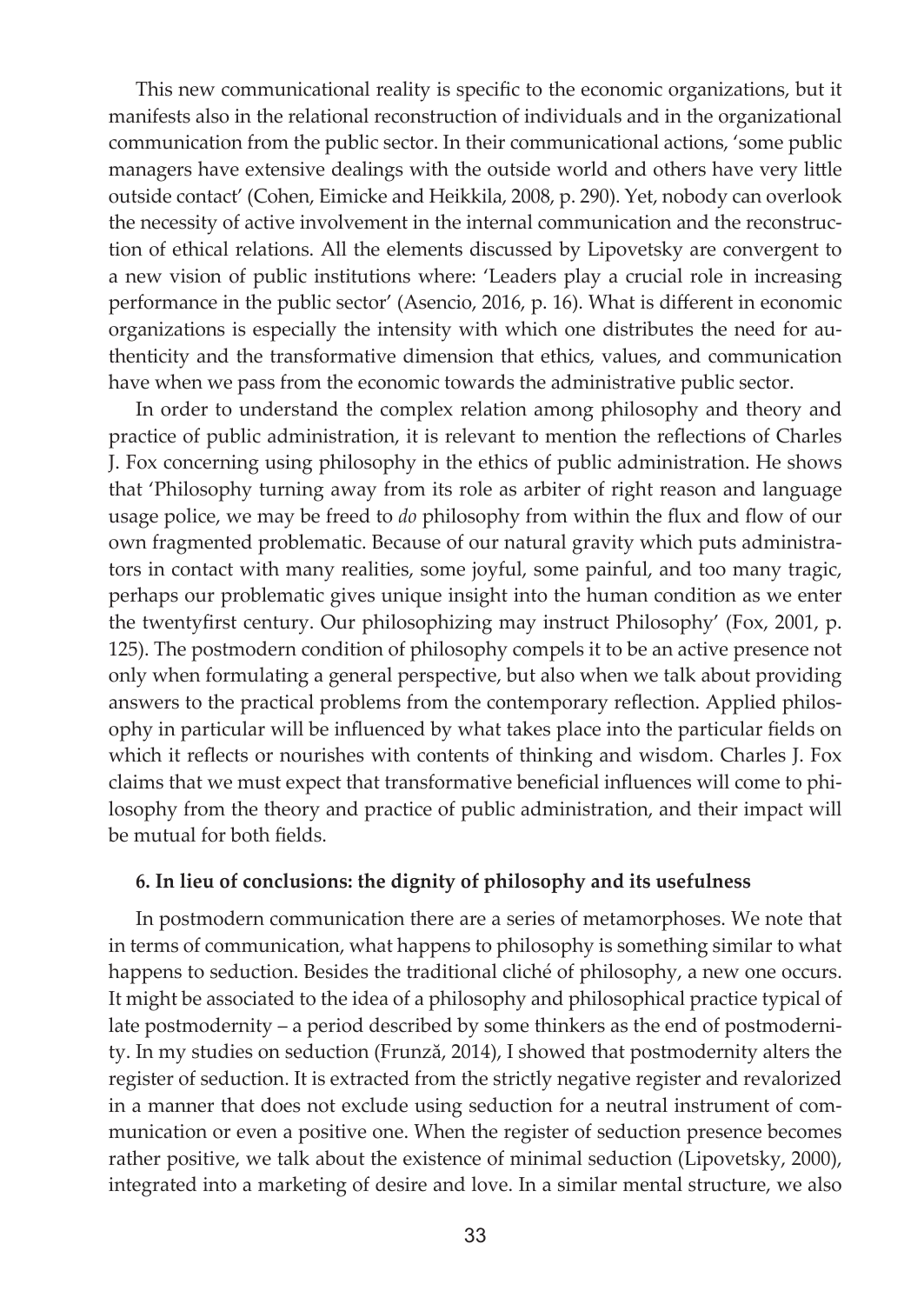integrate the idea of a minimal ethics (Pleşu, 1994; Frunză, 2015) or the idea of a minimal philosophy.

Against such background, we can note at least two positive effects of using philosophy as a communication instrument: an ethical one and a cultural one. Thus, setting his purpose 'to provide a philosophical setting for ethics', Patrick J. Sheeran finds that 'Practical philosophy involves three practical sciences: logic, which enables human beings to think correctly; ethics, which enables human beings to act or behave correctly; and aesthetics, which enables people to make things beautiful' (Sheeran, 1993, p. 17). Each of these are significant in terms of public administration and of the construction of public space in general. Such a special effect takes place given the fact that philosophy is at the base of ethics, and public administration can no longer ignore ethical practices. To an increasing extent, we note that the terms of ethics and integrity are part of our reference language in the public space. Ethical construction does not target only morality. It aims for the horizon of life, meaning and authentic living that postmodern man wishes more and more.

At the same time, philosophy intervenes in the cultural development of personality. Be whether we speak of professional culture, a community's culture, organizational culture, or all at once, we should indicate that the human being cannot be separated from culture. One of the major thinkers in social and political philosophy, Hannah Arendt, says that if we wish to manifest creatively and freely, we can do it more adequately inside our mode of understanding culture. If we understand this, 'we shall know how to respond to those who so often say that Plato or another author from the past are passé; we shall be capable to understand, even if the whole critique of Plato is accurate, that Plato can still be a better company than his critics. In any case, we can remind ourselves that Romans – the first people who took culture seriously as much as we do – they thought that a well-read person should be: someone who knows how to select one's own company from among people, works, thoughts, at present and in the past' (Arendt, 1997, p. 234). In this perspective, leadership represents a choice and an investment. The leader chooses to improve as he/she knows that the most precious investment is into our professional development. In this way, the leader valorizes the most important resource to invest in rapport with the others and in increasing life quality at all its levels.

# **References:**

- 1. Adair, J., *How to Grow Leaders. The Seven Key Principles of Effective Leadership Development*, London: Kogan Page, 2005.
- 2. Althuser, L., *Inițiere în filosofie pentru nefilosofi* (Philosophy for Non-philosophers), Cluj-Napoca: Tact, 2016.
- 3. Arendt, H., *Între trecut și viitor. Opt exerciții de gândire politică* (Between Past and Future. Eight Excercises of Political Thought), Bucharest: Antet, 1997.
- 4. Asencio, H., 'Leadership, Trust and Organizational Performance in the Public Sector', 2016, *Transylvanian Review of Administrative Sciences*, Special Issue, pp. 5-22.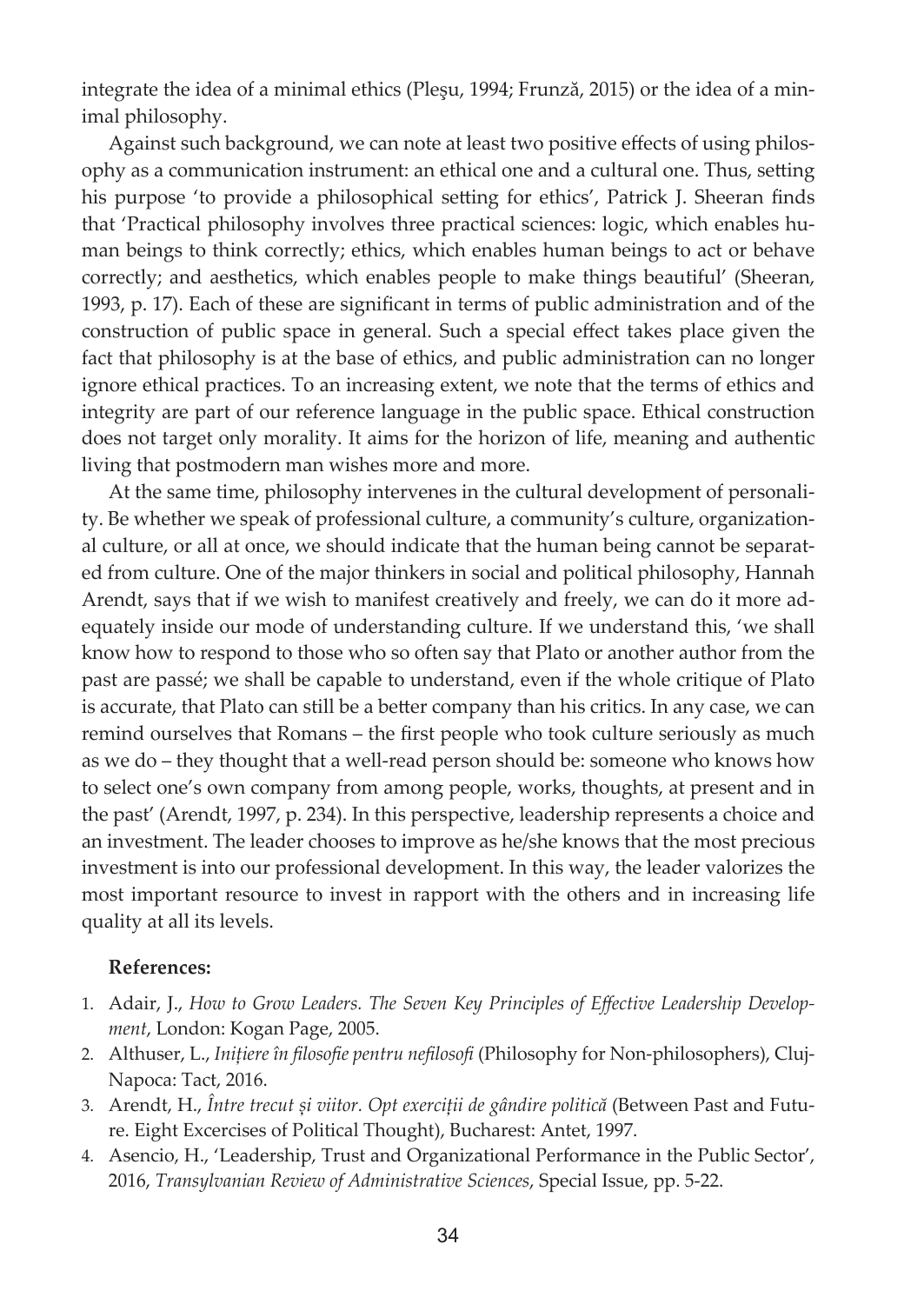- 5. Barthes, R., *Plăcerea textului* (The Pleasure of the Text), Cluj-Napoca: Echinox, 1994.
- 6. Bazac, A., 'Filosofie şi reformă' (Philosophy and Reform), in Frunză, S. and Frunză, M. (eds.), *Criza instituţională a filosofiei* (Institutional Crisis of Philosophy), Cluj-Napoca: Limes, 2010, pp. 35-54.
- 7. Benk, S., McGee, R.W. and Yüzbaşi, B., 'How Religions Affect Attitudes Toward Ethics of Tax Evasion? A Comparative and Demographic Analysis', 2015, *Journal for the Study of Religions and Ideologies*, vol. 14, no. 41, pp. 202-223.
- 8. Bobb, C.V. and Grad, I., 'Filosofia în/şi educaţie. Perspective critice limite şi deschideri' (Philosophy in / and Education. Critical Perspectives – Limits and Openings), in Frunză, S. and Frunză, M. (eds.), *Criza instituţională a filosofiei* (Institutional Crisis of Philosophy), Cluj-Napoca: Limes, 2010, pp. 99-119.
- 9. Brennan, G. and Eusepi, G., 'Introduction: Ethics vs. Economics In Praise of the 'Disciplined' Life?', in Brennan, G. and Eusepi, G. (eds.), *The Economics of Ethics and the Ethics of Economics. Values, Markets and the State*, Cheltenham: Edward Elgar Publishing, 2009, pp. xi-xxii.
- 10. Buber, M., *Eu şi Tu* (I and Thou), Bucharest: Humanitas, 1992.
- 11. Burns, J.M.G., *Leadership*, New York: HarperCollins Publishers, 2010.
- 12. Chelcea, S., 'Interviu cu profesorul Septimiu Chelcea realizat de Mihai Dinu Gheorghiu' (Interview with Professor Septimiu Chelcea by Mihai Dinu Gheorghiu), 2015, *Psihologia Socială*, no. 35, pp. 11-31.
- 13. Cohen, S., Eimicke, W. and Heikkila, T., *The Effective Public Manager. Achieving in a Changing Government,* 4<sup>th</sup> edition, San Francisco: Jossey-Bass, 2008.
- 14. Culianu, I.P., *Eros și magie în renaștere. 1484* (Eros and Magic in the Renaissance. 1984), Bucharest: Nemira, 1994.
- 15. Dumitru, M., 'Studiul filosofiei ne permite să rezolvăm diferențele dintre noi fără să ajungem la mari conflicte și explozii' (The Study of Philosophy Allows Us to Solve the Differences Between Us Without Coming to Great Conflicts and Explosions), 2016, *Timpul*, [Online] available at www.revistatimpul.ro/view-article/2942, accessed on November 23, 2017.
- 16. Ferry, L., Învață să trăiești. Tratat de filosofie pentru tînăra generație (Learning to Live. Philosophical Treatise for the Younger Generations), Bucharest: Curtea Veche, 2006.
- 17. Foucault, M., *Ordinea discursului. Un discurs despre discurs* (The Order of Discourse), Bucharest: Eurosong&Book, 1998.
- 18. Fox, C.J., 'The Use of Philosophy in Administrative Ethics', in Cooper, T.L. (ed.), *Handbook of Administrative Ethics*, 2nd edition, New York: Marcel Dekker, 2001, pp. 105-130.
- 19. Frunză, M., Grad, I. and Frunză, S., 'Ethical Aspects of Gender Stereotypes in Romanian Advertising', 2016, *ESSACHESS. Journal for Communication Studies*, vol. 9, no. 1(17), pp. 143-157.
- 20. Frunză, S., 'Ethical Leadership, Religion and Personal Development in the Context of Global Crisis', 2017, *Journal for the Study of Religions and Ideologies*, vol. 16, no. 46, pp. 3-16.
- 21. Frunză, S., *Comunicare simbolică și seducție. Studii despre seducția comunicării, comportamentul ritualic și religie* (Symbolic Communication and Seduction. Studies about Communication Seduction, Ritual Behavior and Religion), Bucharest: Tritonic, 2014.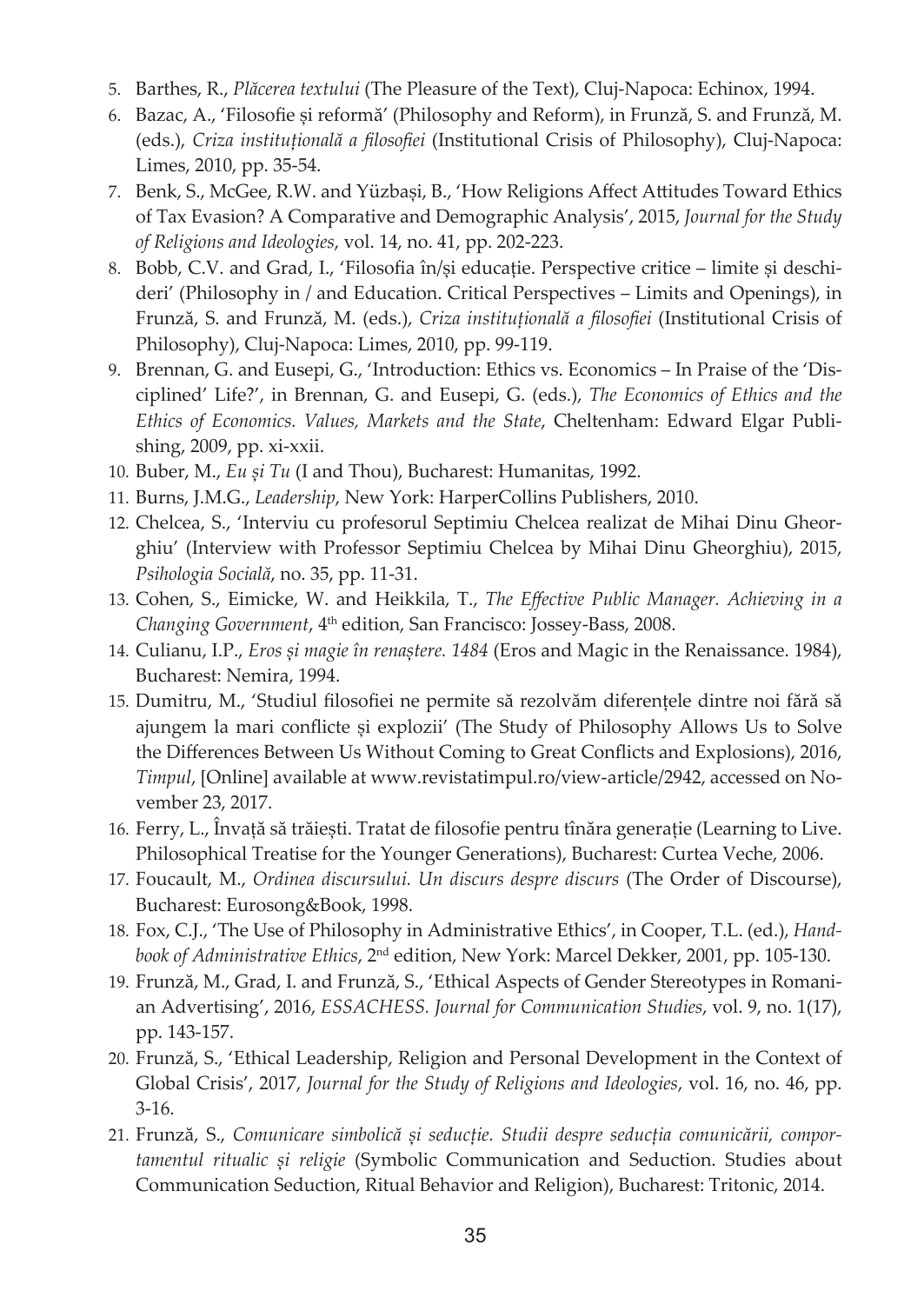- 22. Frunză, S., Frunză, M. and Herțeliu, C., 'Philosophy, Ideology, Religion. An attempt to Understand What is Going on with Philosophy in the Romanian Educational System', 2009, *Journal for the Study of Religions and Ideologies*, vol. 8, no. 22, pp. 129-149.
- 23. Frunză, S., *Publicitatea și administrația publică sub presiunea eticii* (Advertising and Public Administration under the Pressure of Ethics), Iași: Lumen, 2015.
- 24. Grad, I. and Frunză, S., 'Postmodern Ethics and the Reconstruction of Authenticity in Communication-Based Society', 2016, *Revista de cercetare și intervenție socială*, vol. 53, pp. 326-336.
- 25. Grad, I., 'Ethical Perspectives on Mediated Communication', 2015, *Journal for the Study of Religions and Ideologies*, vol. 14, no. 41, pp. 224-242.
- 26. Grădinaru, C., 'Discursul filosofic ca strategie de seducţie: cazul Baudrillard' (Philosophical Discourse as a Seduction Strategy: The Baudrillard Case), 2003, *Argumentum*, no. 2, pp. 119-156.
- 27. Gyensare, M.A., Anku-Tsede, O., Sanda, M.A. and Okpoti, C.A., 'Transformational Leadership and Employee Turnover Intention The Mediating Role of Affective Commitment', 2016, *World Journal of Entrepreneurship Management and Sustainable Development*, vol. 12, no. 3, pp. 243-266.
- 28. Hadot, P., *Exerciții spirituale* și *filosofia antică (Philosophy As a Way of Life*), Arad: Sfântul Nectarie, 2015.
- 29. Hințea, C., 'Transformational Leadership and Performance in the Romanian Public Administration', 2015, *Revista de Cercetare și Intervenție Socială*, vol. 51, pp. 103-121.
- 30. Hințea, C.E., 'Reform and Management in Romania. Strategy and Structural Change', 2011, *Revista de Cercetare și Intervenție Socială*, vol. 34, pp. 177-196.
- 31. Holmer, P.L., *On Kierkegaard and the Truth*, Cambridge: James Clarke & Co, 2012.
- 32. Iftode, C., 'Postmodern Ethics, Multiple Selves, and the Future of Democracy', 2015, *Journal for the Study of Religions and Ideologies*, vol. 14, no. 42, pp. 3-26.
- 33. Iftode, C., *Filosofia ca mod de viață. Sursele autenticității* (Philosophy As a Way of Life. Sources of Authenticity), Pitești: Paralela 45, 2010.
- 34. Laertios, D., *Despre viețile și doctrinele filosofilor* (Lives of Eminent Philosophers), vol. I, Bucharest: Minerva, 1997.
- 35. Lipovetsky, G., *A treia femeie* (The Third Woman: Permanence and Revolution of the Feminine), Bucharest: Univers, 2000.
- 36. Lipovetsky, G., *Amurgul datoriei. Etica nedureroasă a noilor timpuri democratice* (Twilight of Duty. The Painless Ethics of the New Democratic Times), Bucharest: Babel, 1996.
- 37. Lyotard, J.F., *De ce să filosofăm?* (Why Philosophize?), Cluj-Napoca: Casa Cărții de Știință, 2013.
- 38. Mackey, J. and Sisodia, R., *Capitalism iluminat. Eliberarea spiritului eroic al afacerilor*  (Conscious Capitalism: Liberating the Heroic Spirit of Business), Cluj-Napoca: D'Imago, 2016.
- 39. Maxwell, J.C., Începe să gândești (Thinking for a Change), Bucharest: Amaltea, 2005.
- 40. Mureșan, V., *Fundamentele filosofice ale magiei* (The Philosophical Foundations of Magic), Cluj-Napoca: Dacia, 2000.
- 41. Nancy, J.L., *Uitarea filosofiei* (Forgetting Philosophy), Cluj-Napoca: Casa Cărții de Știință, 1997.